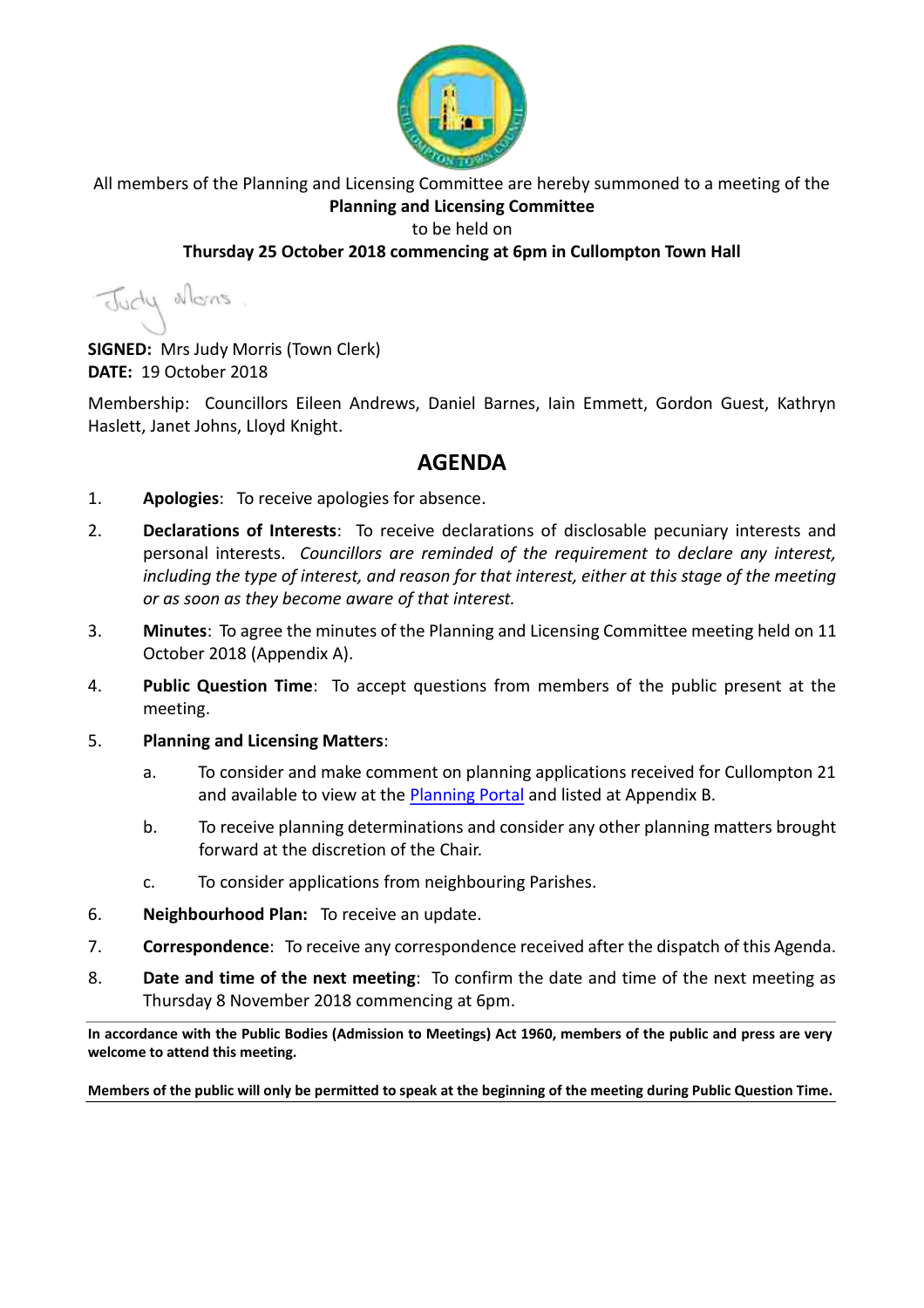### **APPENDIX A**



#### **Planning and Licensing Committee**

held on

#### **Thursday 11 October 2018 commencing at 6pm in Cullompton Town Hall**

Membership: Councillors Eileen Andrews, Daniel Barnes, Iain Emmett, Gordon Guest, Kathryn Haslett, Janet Johns, Lloyd Knight.

Those present: Councillor Gordon Guest (Chair), Janet Johns, Eileen Andrews\*

Councillor Martin Smith\*, Mr Tristan Peat and Mr Mike Parker of Mid Devon District Council.

The Assistant Town Clerk (Clerk)

\*for part of the meeting only.

### **DRAFT MINUTES**

- 70. **Apologies**: To receive apologies for absence.
- 71. **Declarations of Interests**: To receive declarations of disclosable pecuniary interests and personal interests. *Councillors are reminded of the requirement to declare any interest, including the type of interest, and reason for that interest, either at this stage of the meeting or as soon as they become aware of that interest.*
- 72. **Minutes**: The minutes of the Planning and Licensing Committee meeting held on 27 September 2018 were adopted as a true and correct record of the meeting and signed as such. Proposed Councillor Gordon Guest, seconded Councillor Janet Johns.
- 73. **Public Question Time**: To accept questions from members of the public present at the meeting. None.
- 74. **Affordable Housing:** The Committee held a discussion and Q&A session with Tristan Peat and Mike Parker of Mid Devon District Council concerning the provision of affordable housing in property developments in Cullompton. The slides provided are at Appendix A.

*\*Councillor Eileen Andrews left the meeting at approximately 6.35pm.*

*As the meeting was no longer quorate, it was closed at 7.45pm.*

#### 75. **Planning and Licensing Matters**:

- a. To consider and make comment on planning applications received for Cullompton 21 and available to view at the [Planning Portal](https://planning.middevon.gov.uk/online-applications/search.do?action=simple&searchType=BuildingControl) and listed at Appendix B.
- b. To receive planning determinations and consider any other planning matters brought forward at the discretion of the Chair.
- c. To consider applications from neighbouring Parishes.
- 76. **Neighbourhood Plan:** To receive an update.
- 77. **Correspondence**: To receive any correspondence received after the dispatch of this Agenda.
- 78. **Date and time of the next meeting**: To confirm the date and time of the next meeting as Thursday 25 October 2018 commencing at 6pm.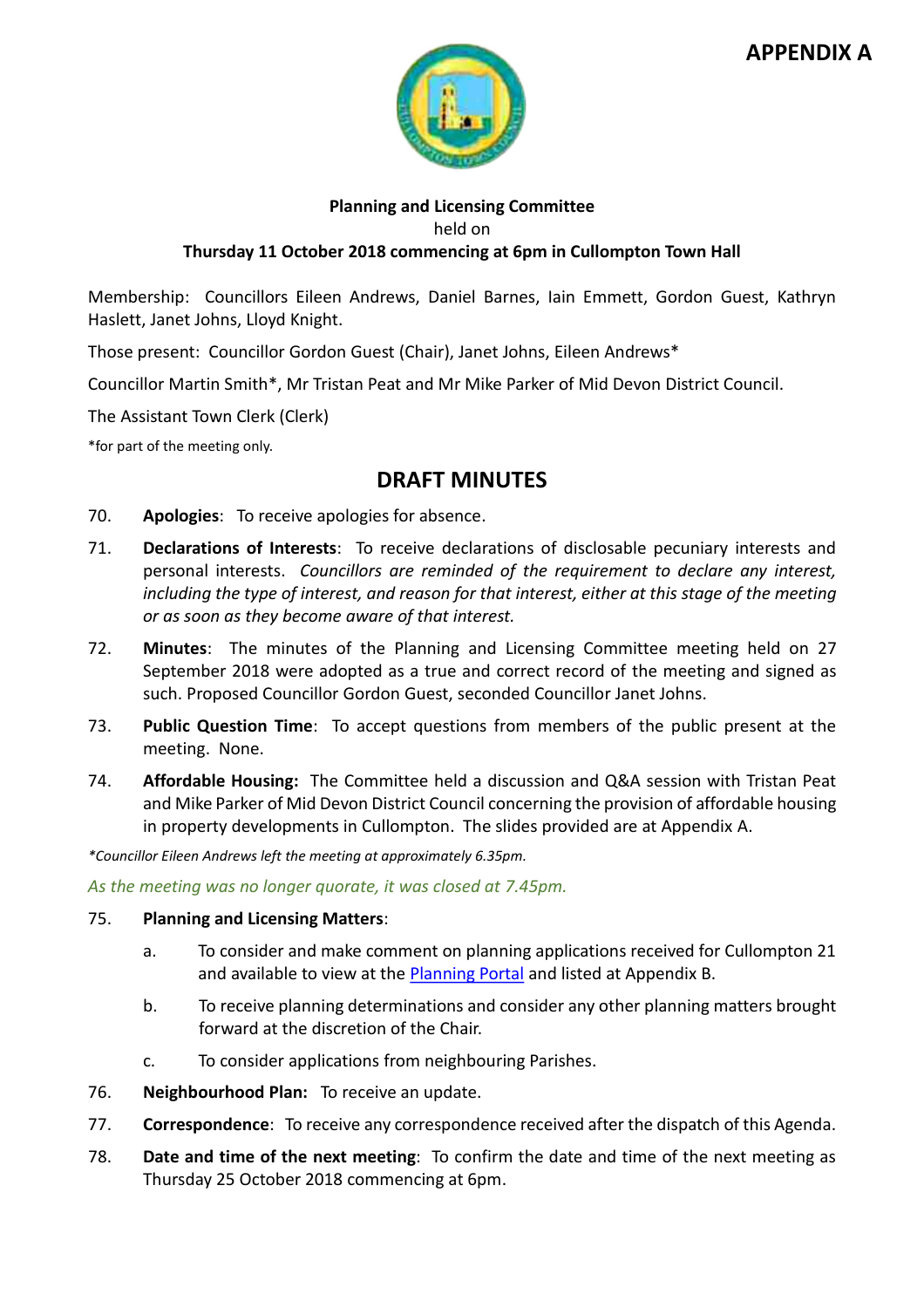

### Affordable Housing In Mid Devon Presentation to Cullompton Town Council 11<sup>th</sup> October 2018

Tristan Peat – Forward Planning Team Leader Mike Parker – Housing Options Manager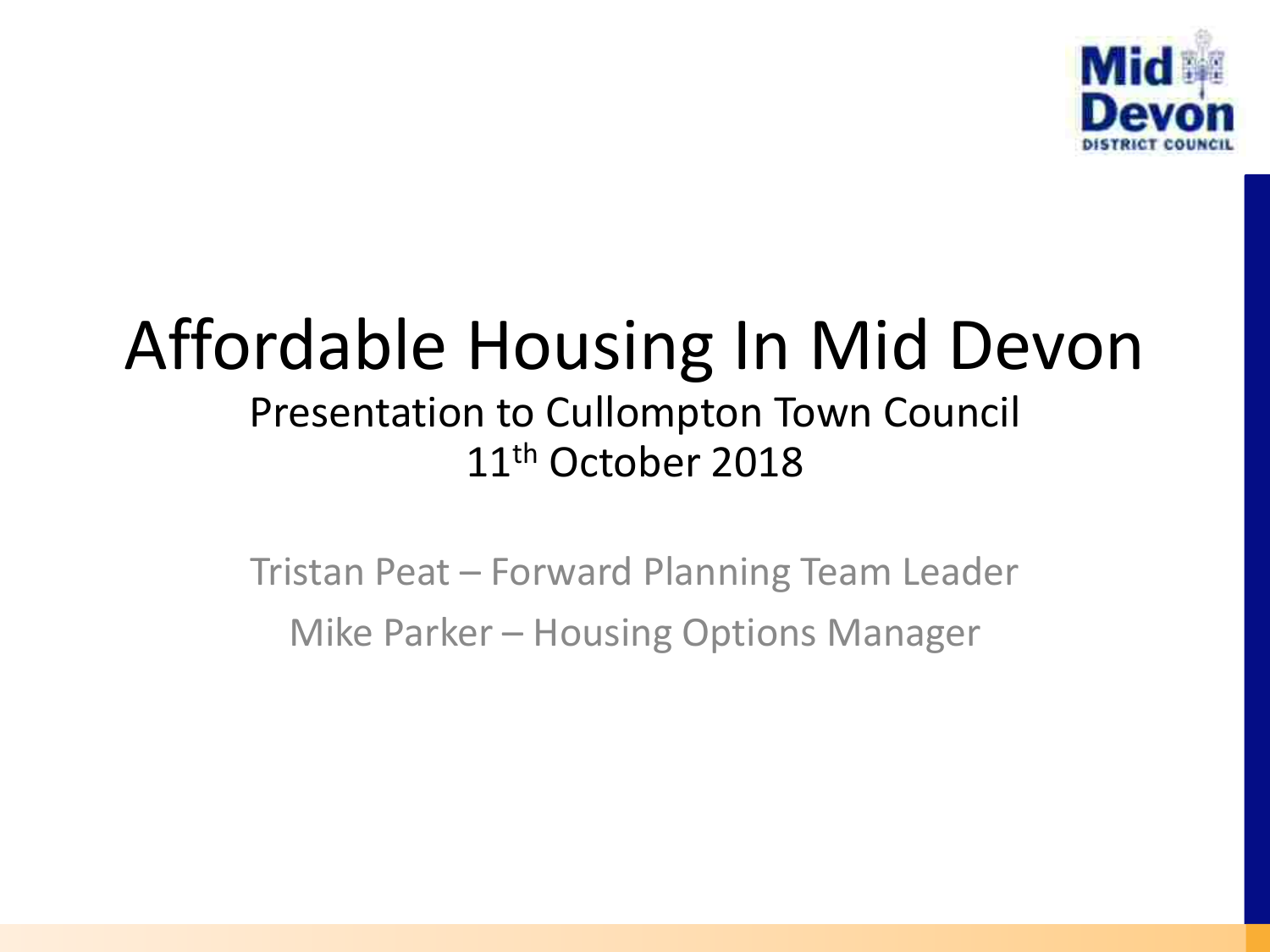

### What is meant by 'Affordable Housing'

NPPF 2018 – Annex 2 Glossary

"housing for sale or rent, for those whose needs are not met by the market (including housing that provides a subsidised route to home ownership and/or is for essential local workers); and which complies with one or more of the following definitions:[for affordable housing for rent, starter homes, discounted market sales housing, other affordable routes to home ownership]"

| Ministry of Housing.<br>Communities &<br>Local Government |                                   |                                                     |
|-----------------------------------------------------------|-----------------------------------|-----------------------------------------------------|
|                                                           | National Planning Policy Framewor |                                                     |
|                                                           |                                   |                                                     |
|                                                           |                                   |                                                     |
|                                                           |                                   | Messy of Hauting, Caminarities and Local Government |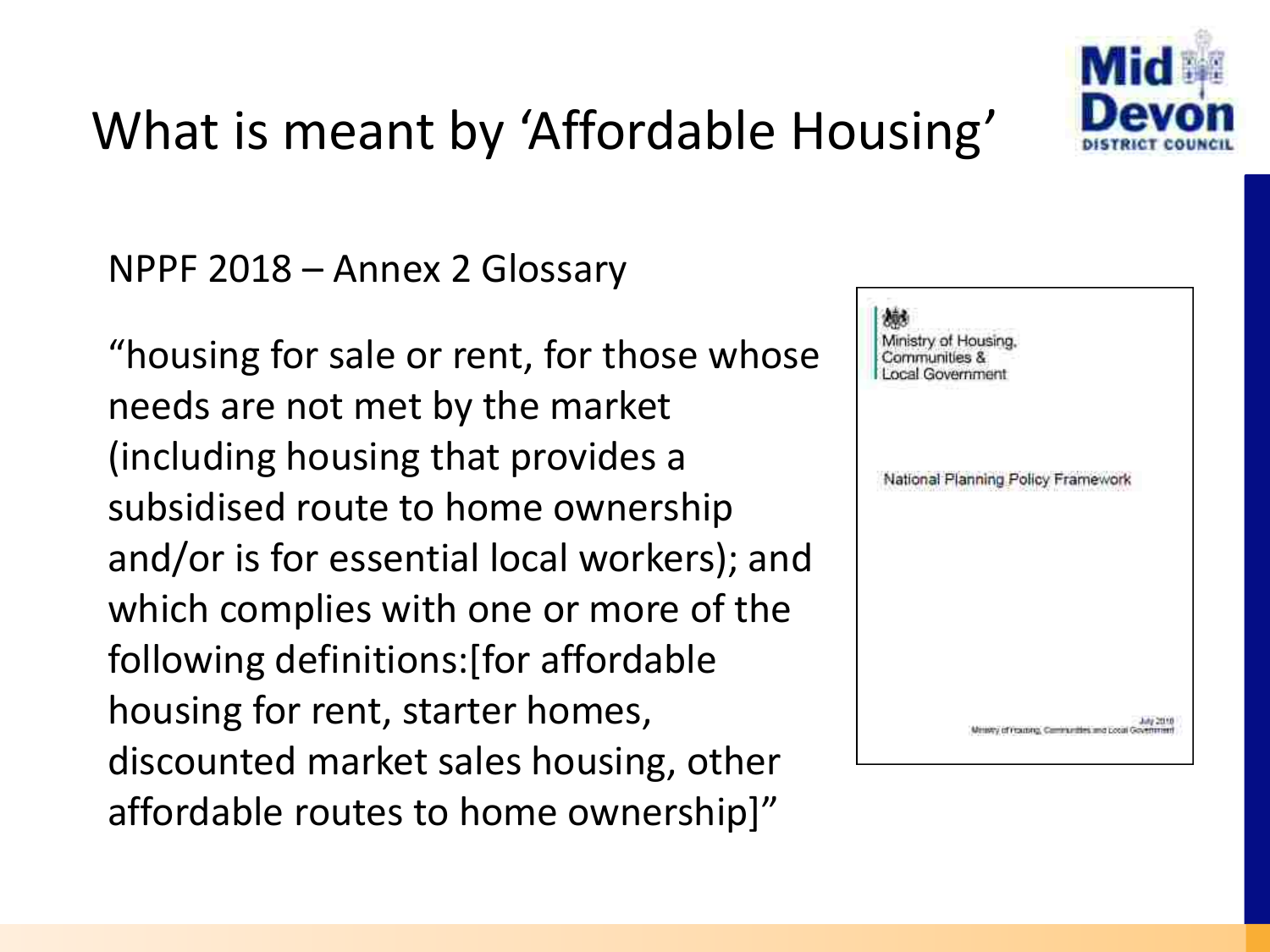

### Current Local Plan Policies

```
Core Strategy (2007) 
COR1, COR3, COR12 – COR18
```
Allocations and Infrastructure DPD (2011)

AL/DE/2, 3, 4, 5 and 6

LP Part 3 Development Management Policies

DM9

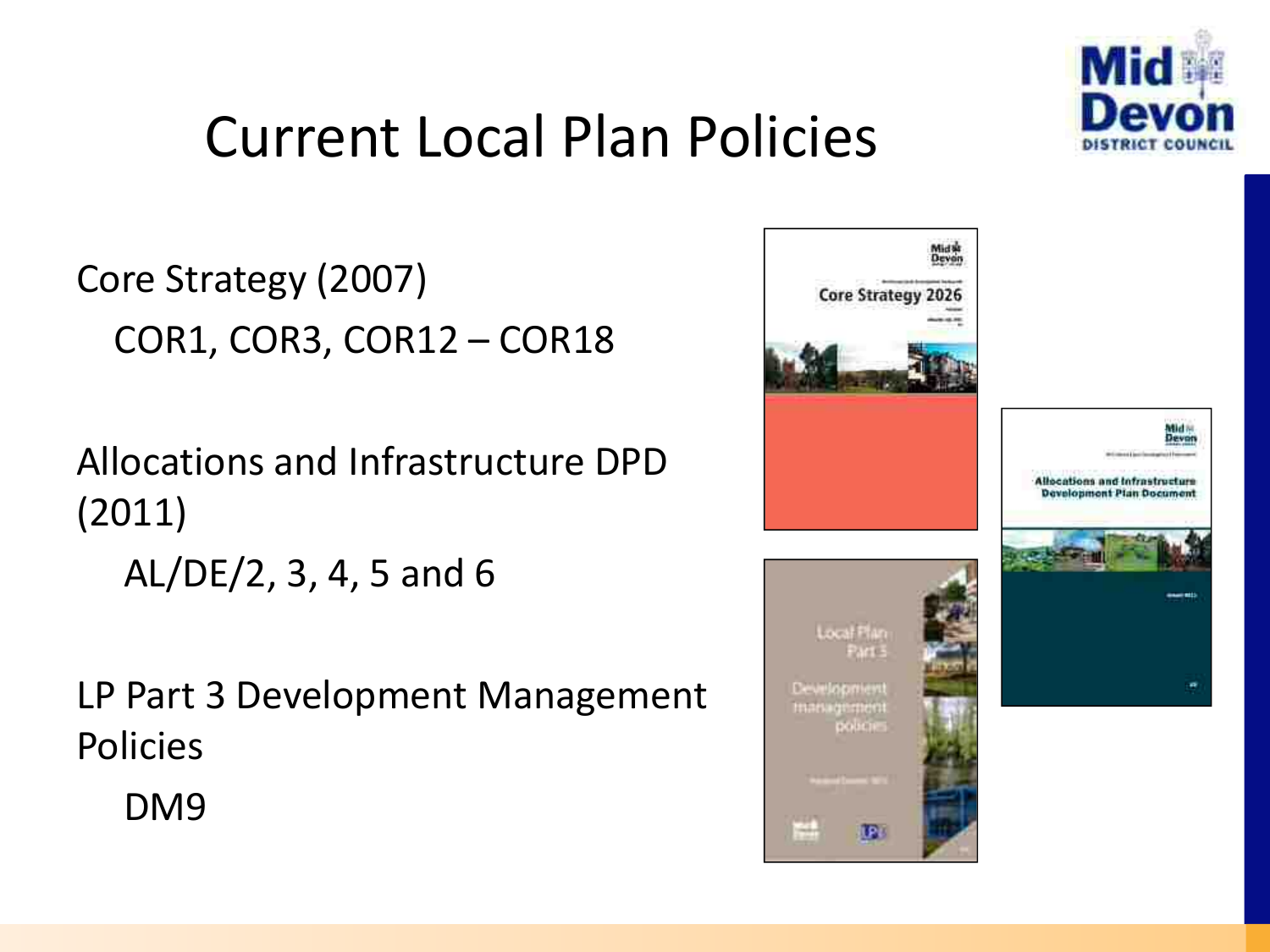

## Supplementary Planning Document

'Meeting Housing Needs' (SPD) June 2012.

Includes...

Tenure and size mix Local connection: exception sites Development viability Developer contributions Assessing rural housing needs

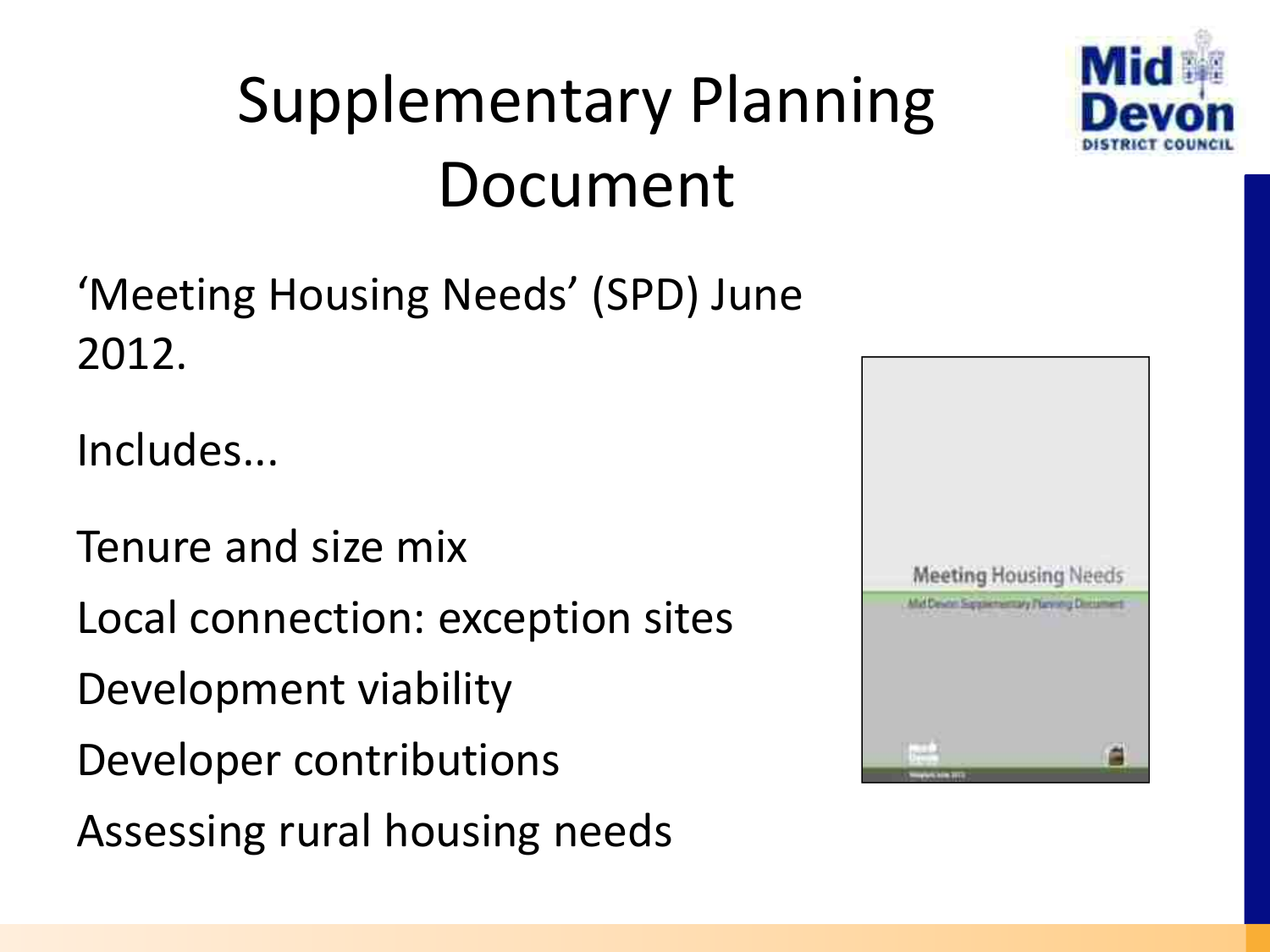

### Current Thresholds in Mid Devon

| <b>Affordable Housing Provision in Mid Devon</b> |                                                                                                                             |                                                                                               |  |  |  |
|--------------------------------------------------|-----------------------------------------------------------------------------------------------------------------------------|-----------------------------------------------------------------------------------------------|--|--|--|
| Location                                         | <b>Site threshold</b>                                                                                                       | <b>Method of provision</b>                                                                    |  |  |  |
| Tiverton, Cullompton,<br>Crediton                | Sites of 11 or more dwellings.<br>Affordable housing cannot be                                                              | Provision can be on-site or<br>through financial contributions<br>towards off-site provision. |  |  |  |
| (within defined settlement<br>limits)            | requested in connection<br>with sites of 10 dwellings or less<br>with a maximum combined<br>gross floorspace of<br>1000sqm. | 35% affordable housing, subject<br>to viability.                                              |  |  |  |
| Elsewhere in Mid Devon                           | Sites of 6 to 10 dwellings.                                                                                                 | Financial contributions towards<br>off-site provision. Provision                              |  |  |  |
| (designated rural area)                          | Affordable housing<br>cannot be requested in<br>connection with sites of 5<br>dwellings or less.                            | cannot be asked for on-site.                                                                  |  |  |  |
|                                                  | Rural exception sites.                                                                                                      | Provision is made on-site, with<br>potential for some market<br>housing.                      |  |  |  |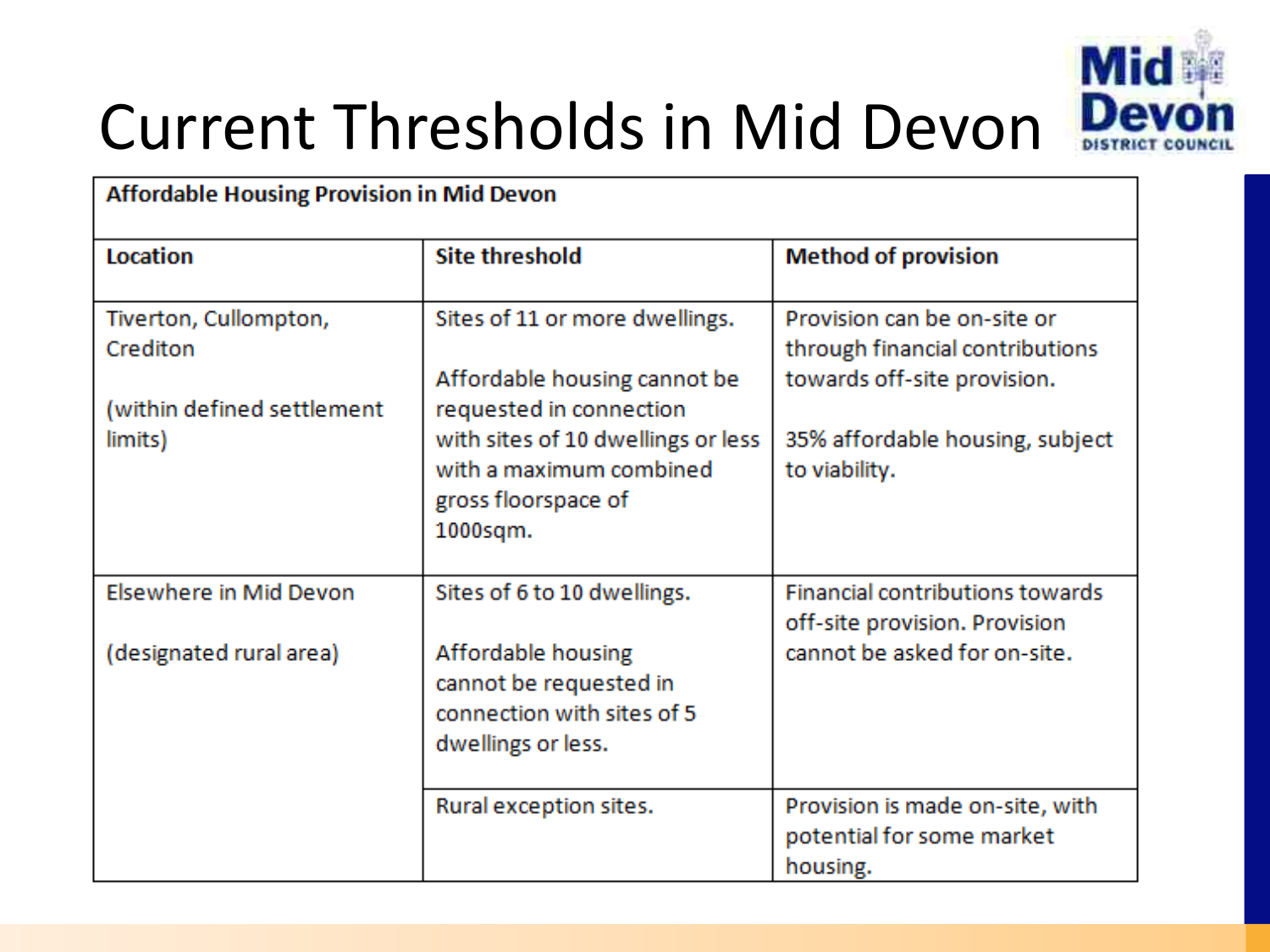## Mix and dwelling sizes



SPD policies MHN/1 and MHN/2 concern the mix of affordable housing (tenures) and dwelling sizes (bedrooms)

Tenures sought: Social Rented Housing (60%) and Intermediate and Affordable Rent Housing (40%)

Last 4 years - Registered Providers have not provided any social rented housing. This has generally resulted in 60% Affordable rented housing and 40% other discounted housing options being provided in the district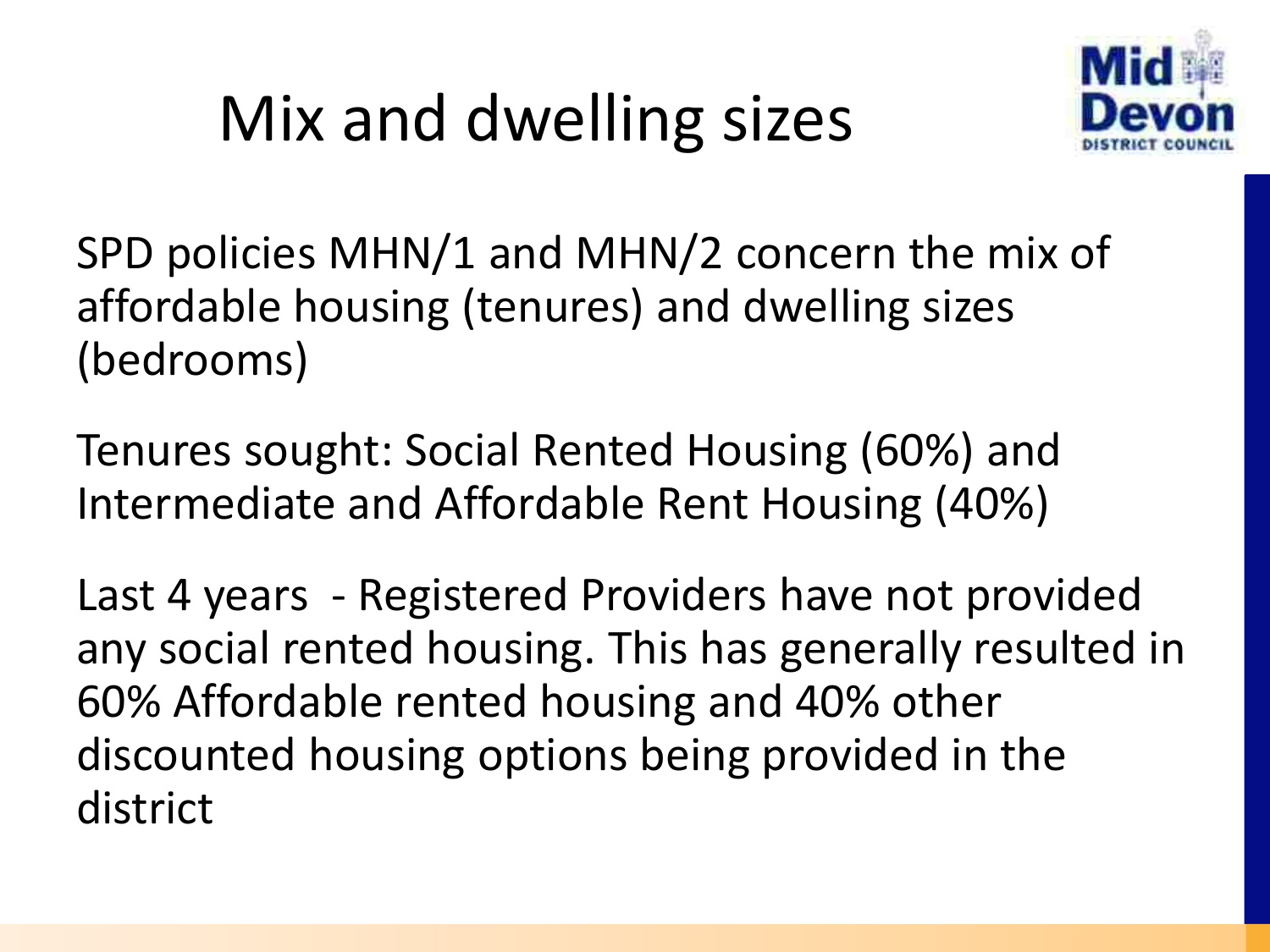

### Mix and dwelling sizes

New housing developments should contain a mix of dwelling sizes. On sites of more than 5 dwellings, development should be in the following proportions, taking account of local character:

| enure                              | Bedroom Size (%) |          |       |             |
|------------------------------------|------------------|----------|-------|-------------|
|                                    | Bed              | 2 Bed    | 3 Bed | $4$ Bed $+$ |
| Market sector                      |                  | 60<br>40 |       |             |
| Intermediate                       | 20               | 80       |       |             |
| Social and<br>Affordable<br>Rented | 50               |          |       | 50          |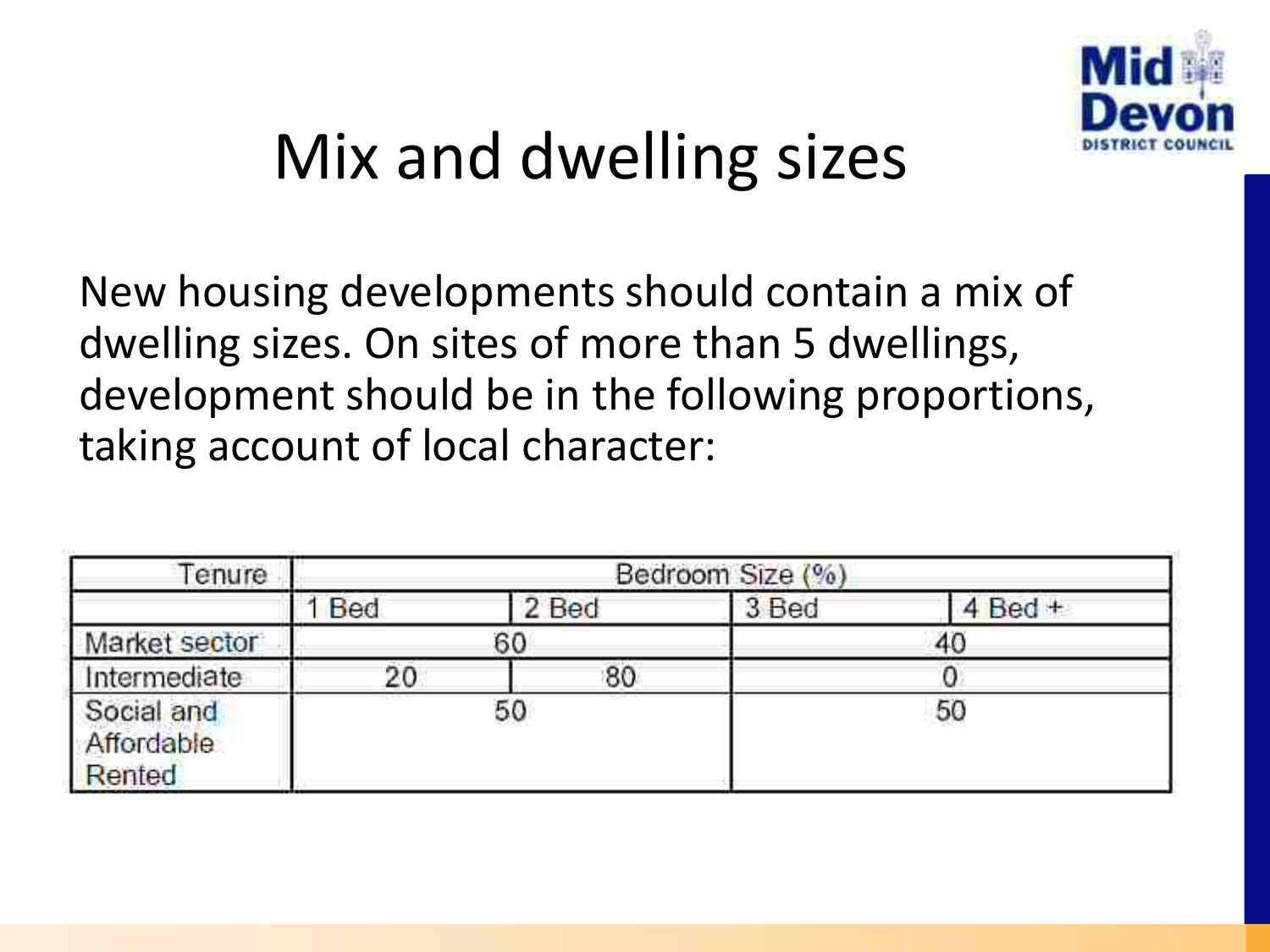

# Need and local connections

AIDPD Policy AL/DE/4 "The occupation of affordable housing will be limited to households in need of affordable housing in accordance with appropriate officially published criteria such as those used by the Housing Authority for social rented housing and the Homes and Community Agency for intermediate housing."

SPD policy MHB/6 – on rural exceptions sites – local connections test. Annex 1 – detailed 'cascade criteria' e.g. consider period of continuous residence (at least 5 years), permanent employment , relatives in the parish etc. Updated following changes to legislation regarding Armed Forces personnel (refer to MDDC Homes Policy Development Group 23rd May 2017)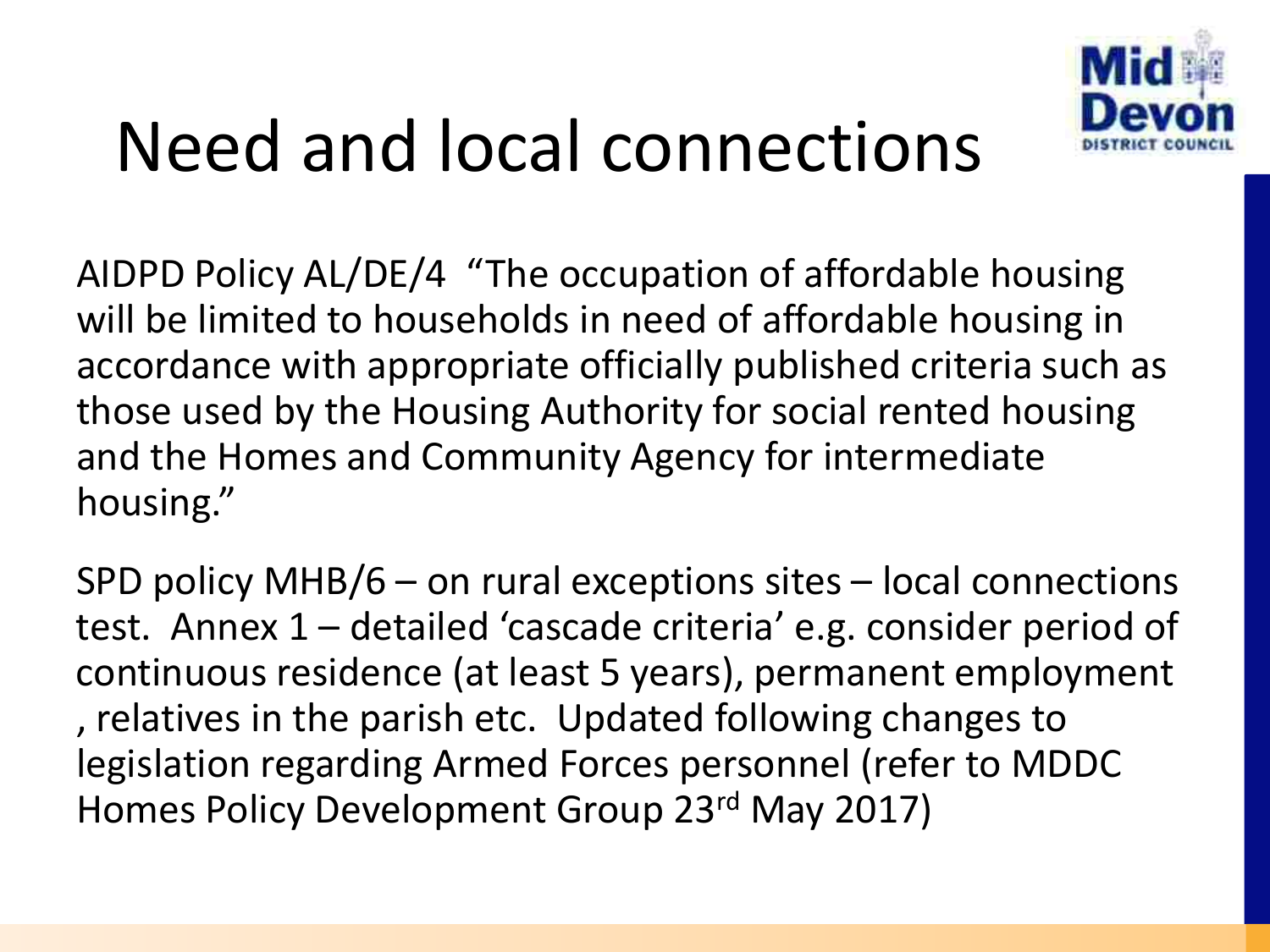

## Mid Devon Local Plan Review

Examination – current

Adoption – expected Spring / Summer 2019

Policy S3 Meeting Housing Needs

28% in main towns and 30% elsewhere

Site threshold of 11 more dwellings (main towns). Elsewhere on sites of 6 to 10 dwellings on-site provision or off-site provision through financial contributions.

S14 Countryside DM6 Rural exceptions sites

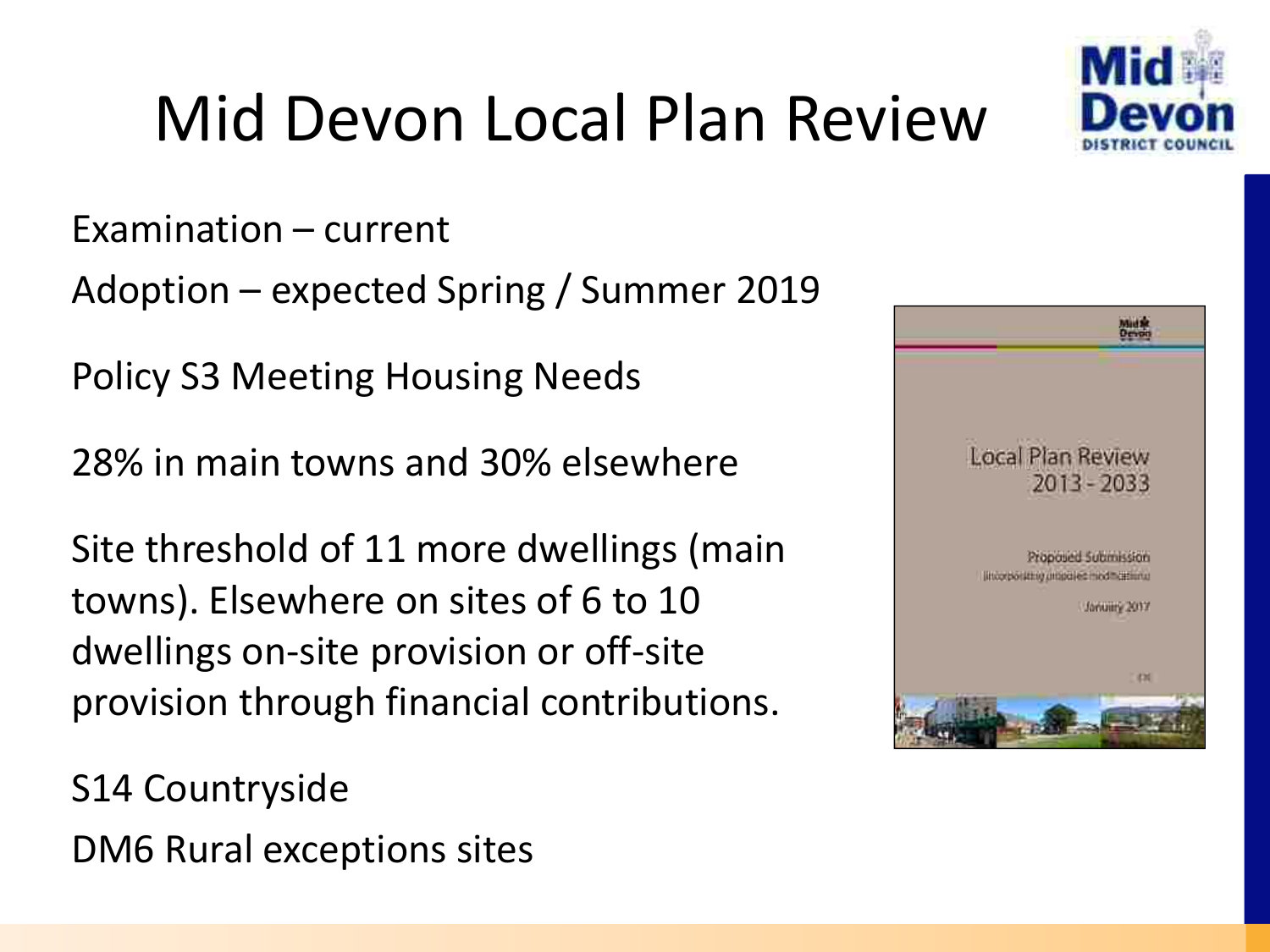

|  | Summary of Affordable dwellings completed 17/18 |  |  |  |
|--|-------------------------------------------------|--|--|--|
|--|-------------------------------------------------|--|--|--|

| Area           | Location   | <b>Allocated</b><br>site | <b>Unallocated</b><br>site | <b>Total</b> |
|----------------|------------|--------------------------|----------------------------|--------------|
| <b>CENTRAL</b> | Tiverton   | 38                       |                            | 38           |
|                | Rural      |                          | 9                          | 9            |
| <b>EAST</b>    | Cullompton | 48                       | 18                         | 66           |
|                | Rural      | 2                        |                            | 2            |
| <b>WEST</b>    | Crediton   |                          |                            |              |
|                | Rural      |                          |                            |              |
| <b>Total</b>   |            | 88                       | 27                         | 115          |

#### Summary of Affordable dwellings completed 16/17

|                |            | <b>Allocated</b> | <b>Unallocated</b> |       |
|----------------|------------|------------------|--------------------|-------|
| Area           | Location   | site             | site               | Total |
| <b>CENTRAL</b> | Tiverton   |                  |                    |       |
|                | Rural      |                  |                    |       |
| <b>EAST</b>    | Cullompton |                  | 12                 | 12    |
|                | Rural      |                  |                    |       |
| <b>WEST</b>    | Crediton   |                  |                    |       |
|                | Rural      |                  |                    |       |
| Total          |            | 18               | 12                 |       |

#### Summary of Affordable dwellings completed 15/16

|                |                 | <b>Allocated</b> | <b>Unallocated</b> |       |
|----------------|-----------------|------------------|--------------------|-------|
| Area           | <b>Location</b> | site             | site               | Total |
| <b>CENTRAL</b> | <b>Tiverton</b> | 22               |                    | 22    |
|                | Rural           |                  |                    |       |
| <b>EAST</b>    | Cullompton      |                  |                    |       |
|                | Rural           |                  |                    |       |
| <b>WEST</b>    | Crediton        |                  |                    |       |
|                | Rural           |                  |                    |       |
| Total          |                 | 22               |                    | 23    |

# Delivery achieved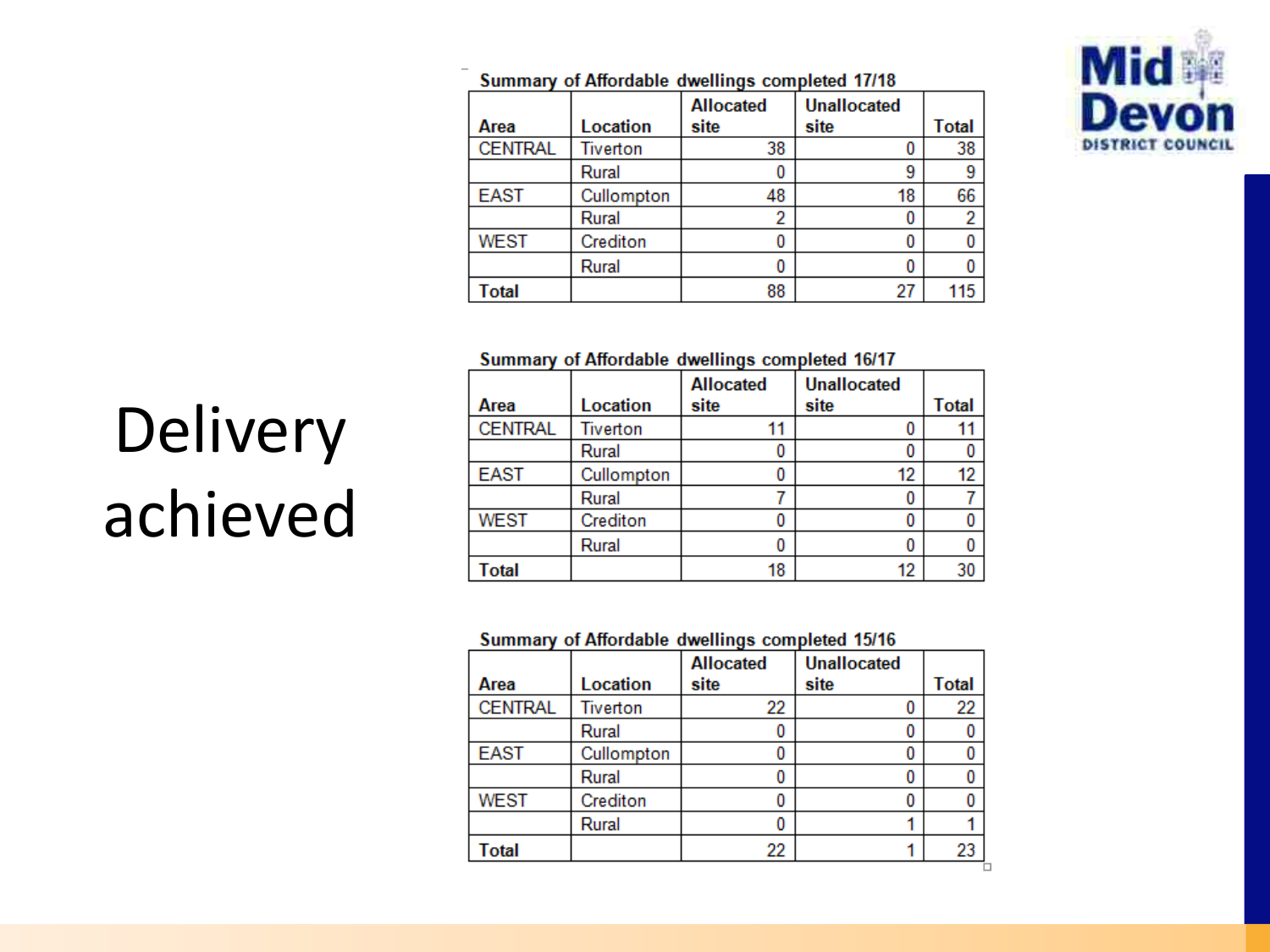### Town and Parish Councils



Town and Parish Councils can help us achieve more affordable homes in Mid Devon.

We welcome opportunities to work with you, together with willing landowners, to look at potential 'rural exception sites' adjoining settlements for affordable housing to help meet a proven local housing need. This can include low-cost and also self-build housing.

You can also include choose to allocate sites, or include policies for affordable housing in a Neighbourhood Plan or a Neighbourhood Development Order.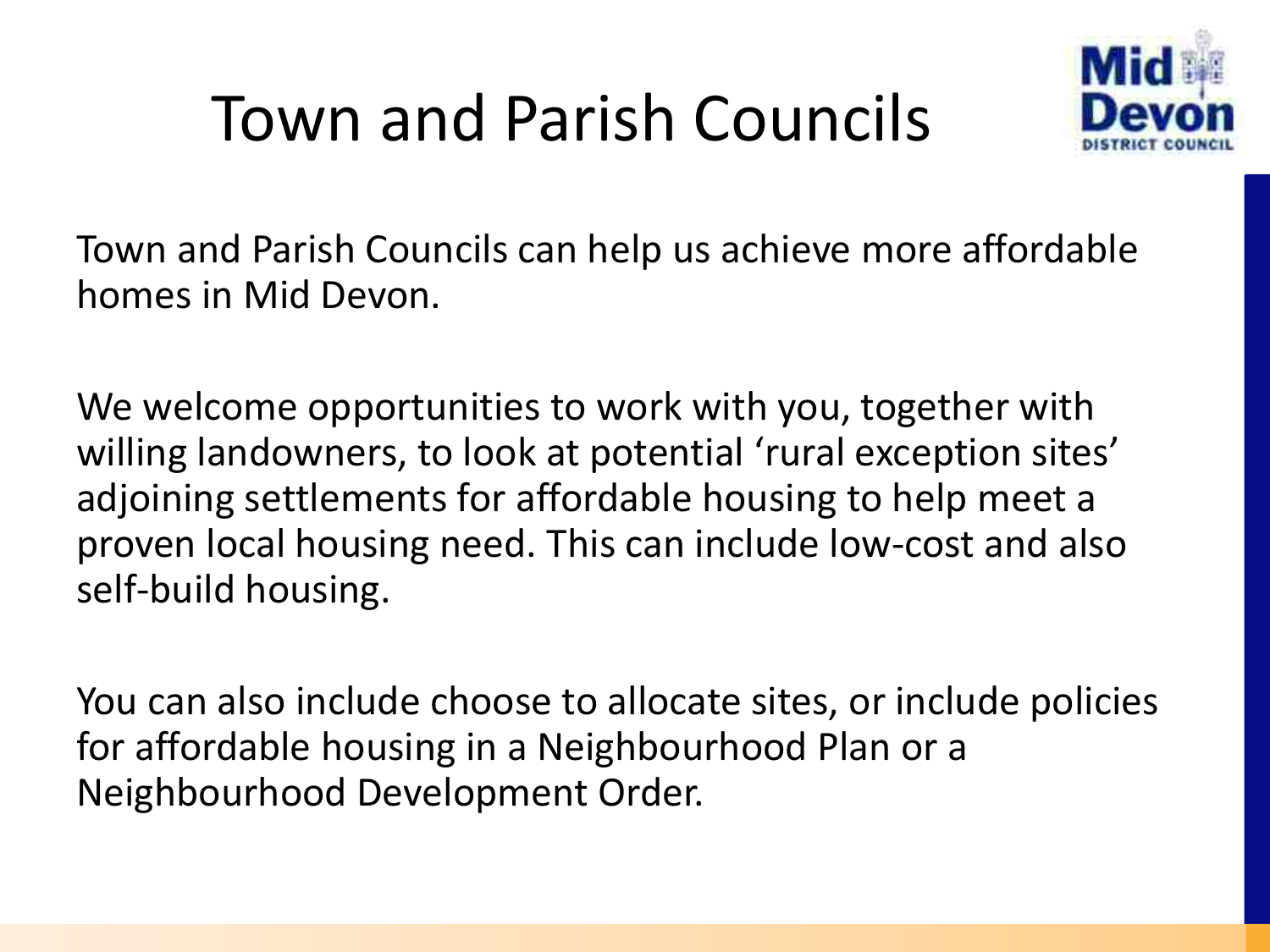

Community Housing Fund

£163 million available in England up to 2020 / 2021

To help increase the number of additional homes delivered by the community –led housing sector that are affordable

Tell us about local groups and organisations that are interested

[https://www.gov.uk/government/collections/](https://www.gov.uk/government/collections/community-housing-fund) [community-housing-fund](https://www.gov.uk/government/collections/community-housing-fund)

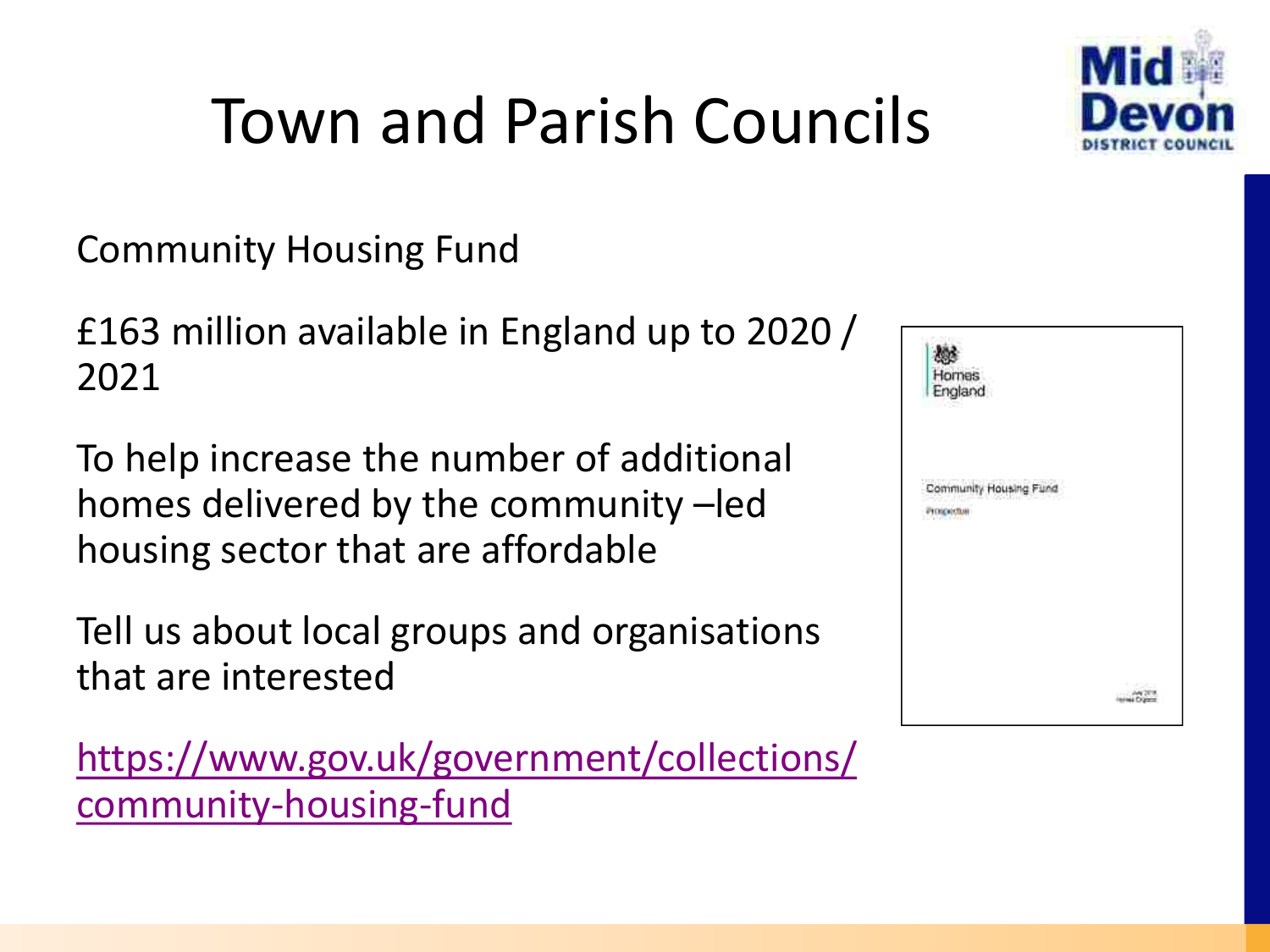### Useful Links



**Core Strategy 2026** 

[https://www.middevon.gov.uk/media/103617/core\\_strategy\\_adopted.pdf](https://www.middevon.gov.uk/media/103617/core_strategy_adopted.pdf)

**Allocations and Infrastructure DPD** 

[https://www.middevon.gov.uk/media/103618/final\\_version\\_of\\_the\\_aidpd\\_january\\_2011\\_.pdf](https://www.middevon.gov.uk/media/103618/final_version_of_the_aidpd_january_2011_.pdf)

**Local Plan Part 3 – Development Management Policies** 

[https://www.middevon.gov.uk/media/103619/local\\_plan\\_part\\_3\\_adopted\\_october\\_2013.pdf](https://www.middevon.gov.uk/media/103619/local_plan_part_3_adopted_october_2013.pdf)

**Mid Devon Local Plan Review – submission with modifications (Jan 2017)** 

<https://www.middevon.gov.uk/media/343289/web-version.pdf>

**Mid Devon Local Plan Review – schedule of minor modifications** 

<https://www.middevon.gov.uk/media/343278/sd14-schedule-of-proposed-minor-modifications-march-2017-v2.pdf>

**Meeting Housing Need SPD** 

<https://www.middevon.gov.uk/media/85180/housing-needs-adopted.pdf>

**Report to Homes PDG 23.05.2017** 

<https://www.middevon.gov.uk/media/345299/report-to-homes-pdg-23052017.pdf>

**Printed minutes Homes PDG 23.05.2017** 

<https://www.middevon.gov.uk/media/345300/printed-minutes-23rd-may-2017-homes-pdg.pdf>

**NPPF 2018** 

[https://assets.publishing.service.gov.uk/government/uploads/system/uploads/attachment\\_data/file/740506/National\\_](https://assets.publishing.service.gov.uk/government/uploads/system/uploads/attachment_data/file/740506/National_Planning_Policy_Framework_print_version.pdf) Planning Policy Framework print version.pdf

**Government – Community Housing Fund: prospectus** 

<https://www.gov.uk/government/publications/community-housing-fund-prospectus>